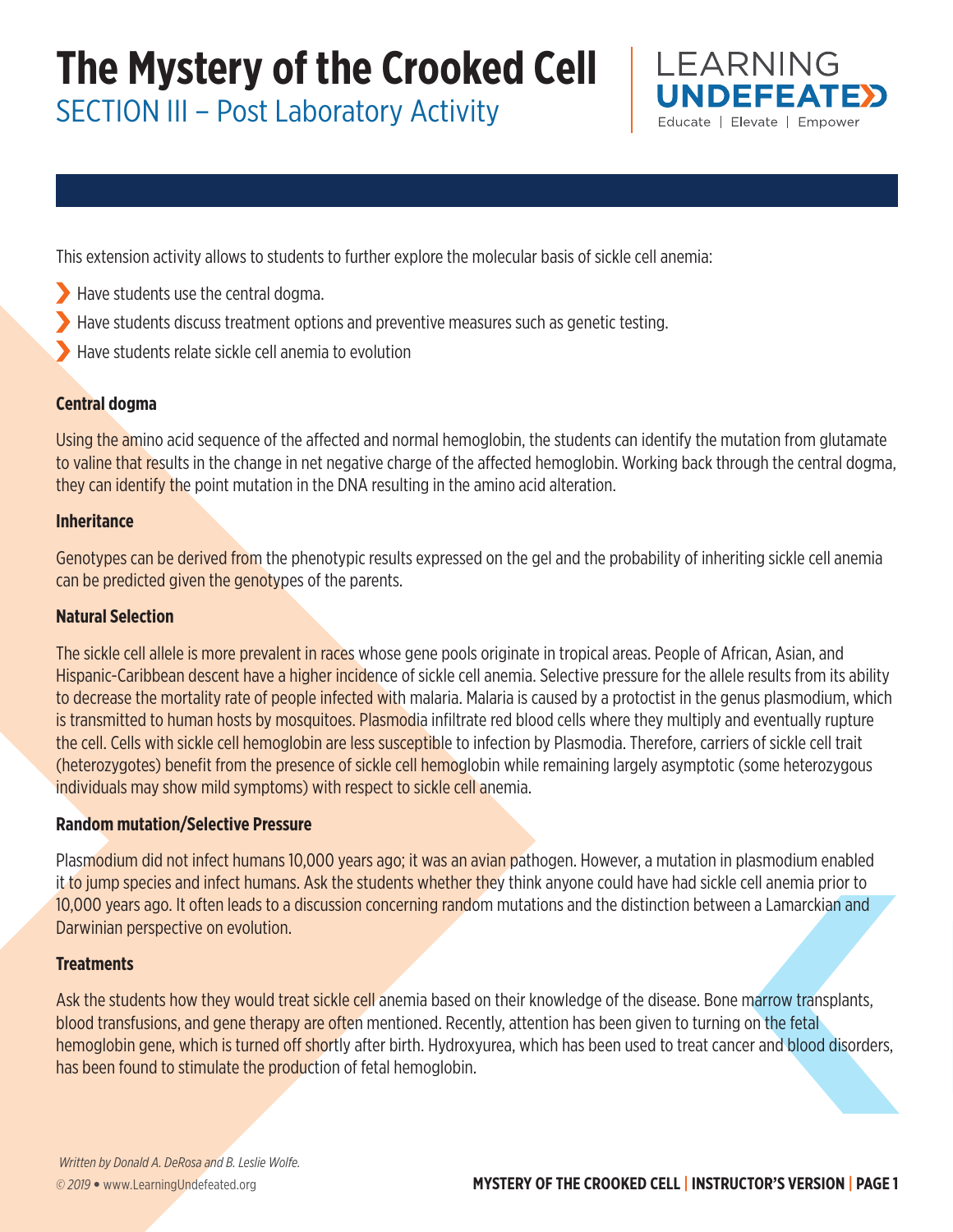### **Other Activities**

- Have the students write a letter to the fictional patient explaining the results of the test and the precautions the patient may want to consider taking.
- Use the documents at the end of the student section titled A Closer Look at the Cause of Sickle Cell Anemia. This activity shows students how the sickle cell trait is determined at the genetic level.
- Sickle cell anemia is an example of one genetic condition for which there is a test but no cure. Have groups of students research other inherited conditions for which there is a test but no cure, for example; cystic fibrosis, Huntington's disease, muscular dystrophy, and fragile x syndrome. Each group can make an informative display about the disease. The display could be in the form of a poster, mobile, booklet, radio broadcast, interview, role-play etc. After each group has made a presentation about the disease, create a role-play in which a genetic counselor presents a scenario, for example:
- Both parents are carriers for sickle cell anemia, cystic fibrosis, or any recessive disorder. The couple decides whether or not to try to have children.
- One spouse's parent has been diagnosed with Huntington's disease. The couple has two young children. The counselor asks whether they want to be tested.
- The role-plays can lead to interesting discussions among the students. The teacher can facilitate by writing down ideas and issues on the board as they come up.

### **Suggested readings:**

- Pelehach, Laura. (1995). Understanding Sickle Cell Disease. *Laboratory Medicine* (26), 720-725
- Ogamdi, S. and White, G. (1993). Sickle Cell Disease. *Clinician Reviews* (February), 65-82.
- The Sickle Cell Information Center: www.emory.edu/PED/SICKLE/news.htm

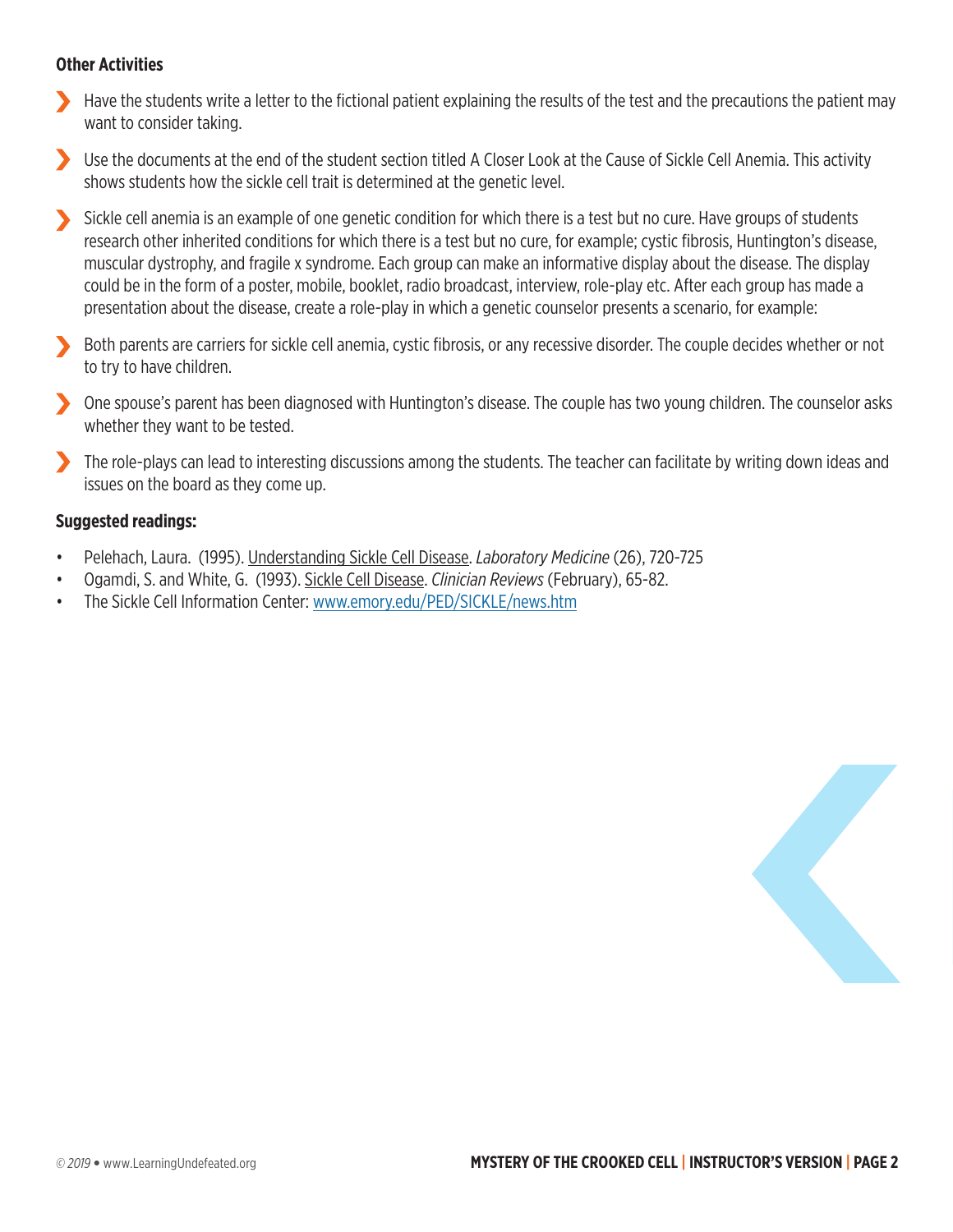A Closer Look at the Cause of Sickle Cell Anemia



Your research has determined that sickle cell hemoglobin differs from normal hemoglobin in the net negative charge on the proteins. This discovery is an important one; it identifies a characteristic that can be used to diagnose sickle cell anemia. However, it does not tell us what causes sickle cell anemia or why the proteins are different. Advances in molecular biology and our understanding of DNA in the past two decades have provided us with more insights into the cause of sickle cell anemia. See if you can use the following data obtained from research in molecular biology to uncover more information about sickle cell anemia.

| Document 1 | The DNA base sequences of the first seven amino acids for both normal and sickle cell hemoglobin |
|------------|--------------------------------------------------------------------------------------------------|
| Document 2 | A chart of mRNA codons and their corresponding amino acids                                       |
| Document 3 | The structural formulas for the amino acids and their corresponding charges                      |

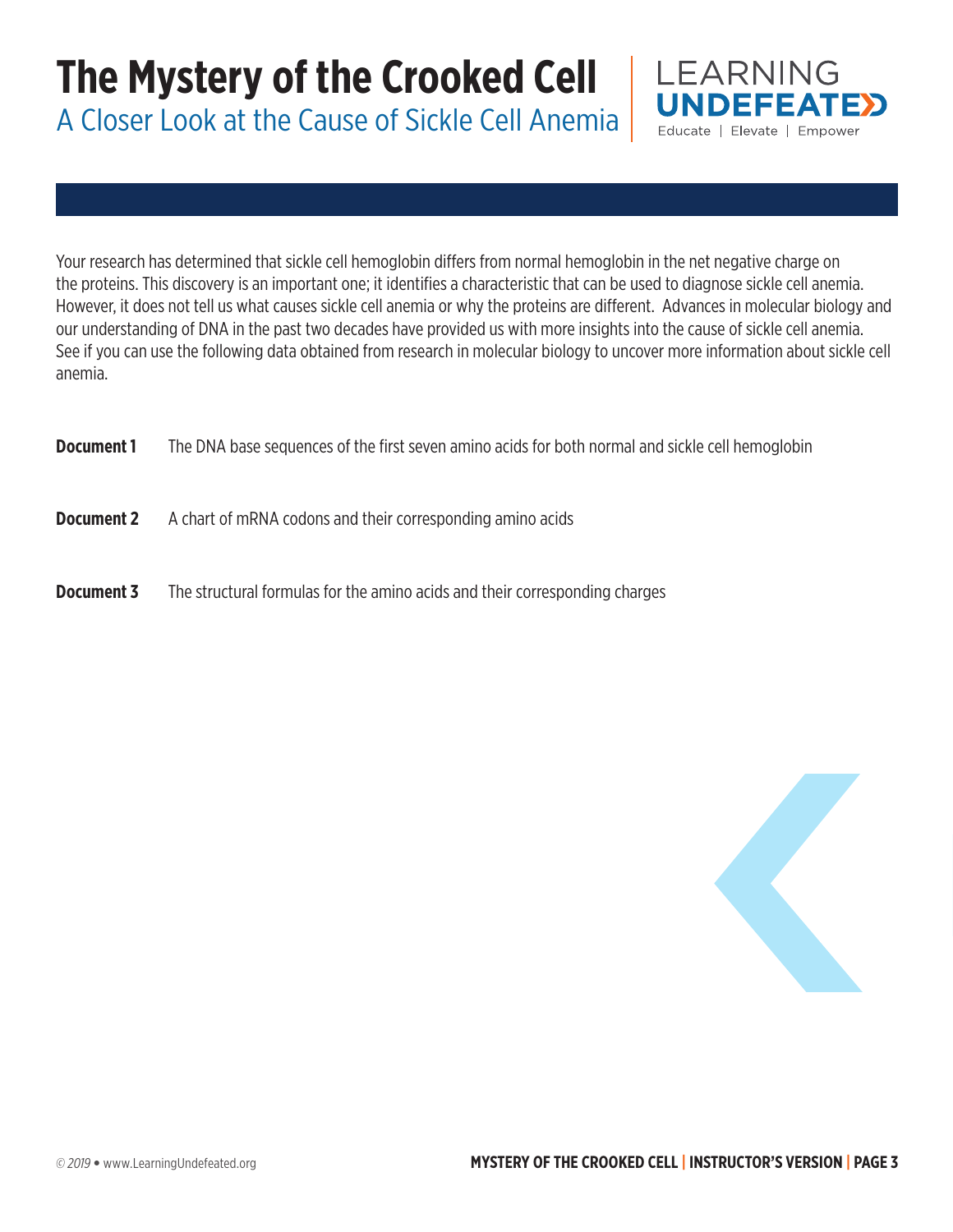A Closer Look at the Cause of Sickle Cell Anemia

## **Document 1**

## **The DNA base sequences of the first seven amino acids for normal and sickle cell hemoglobin**

The DNA sequence of bases for the first 7 amino acids in normal hemoglobin is:

- 5' GTGCACCTGACTCCTGAGGAG 3'
- 3' CACGTGGACTGAGGACTCCTC 5'

The DNA sequence of bases for the first 7 amino acids in sickle cell hemoglobin is:

5' GTGCACCTGACTCCTGTGGAG 3'

3' CACGTGGACTGAGGACACCTC 5'

### REMINDER:



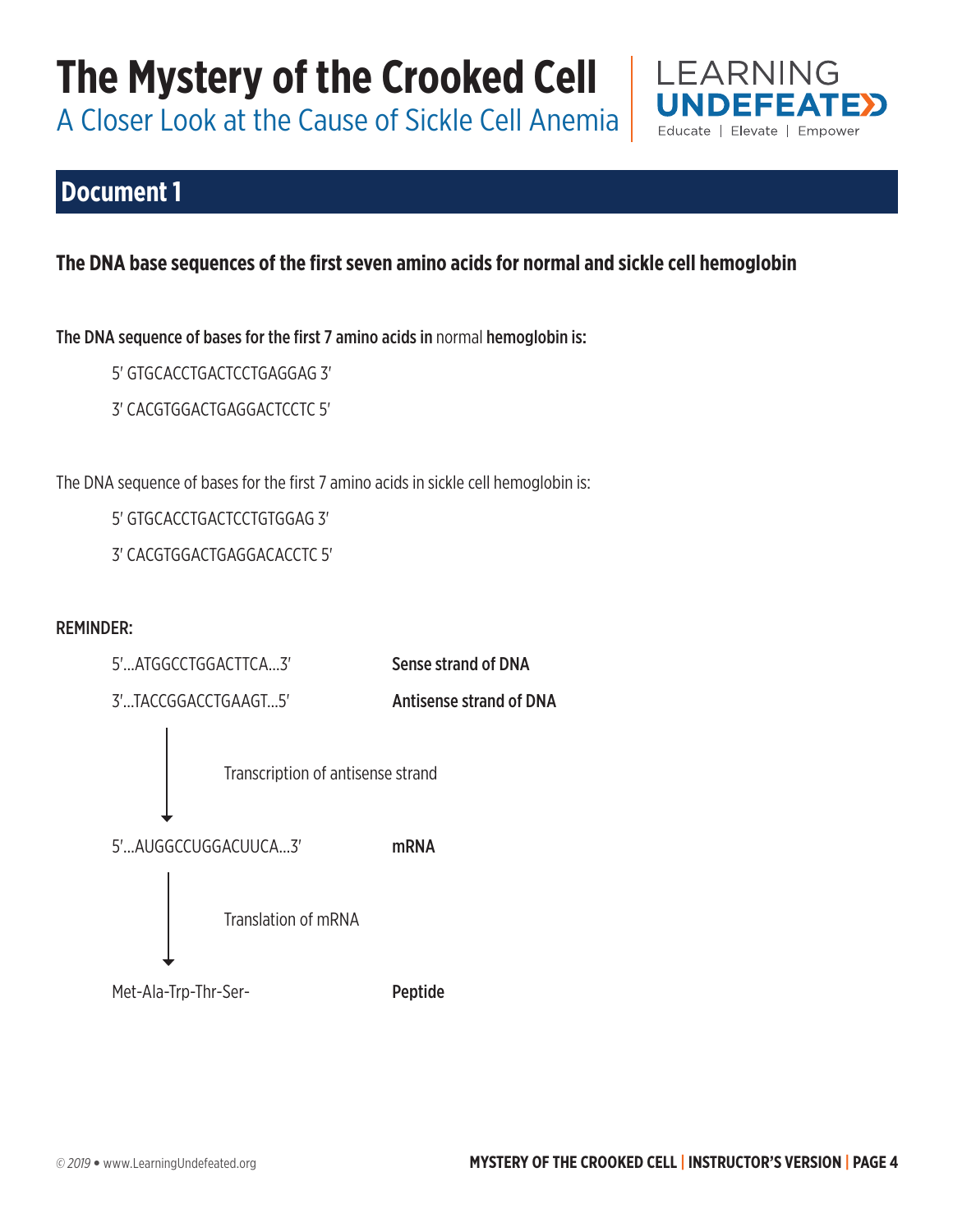# **The Mystery of the Crooked Cell | LEARNING**

A Closer Look at the Cause of Sickle Cell Anemia

# **Document 2**

**A chart of mRNA codons and their corresponding amino acids** 

|                   |   | U                        | C                        | Ą                                        | G                                |                             |                          |
|-------------------|---|--------------------------|--------------------------|------------------------------------------|----------------------------------|-----------------------------|--------------------------|
| Ist base in codon | U | Phe<br>Phe<br>Leu<br>Leu | Ser<br>Ser<br>Ser<br>Ser | Tyr<br>Tyr<br><b>STOP</b><br><b>STOP</b> | Cys<br>Cys<br><b>STOP</b><br>Trp | U<br>C<br>A<br>G            |                          |
|                   | C | Leu<br>Leu<br>Leu<br>Leu | Pro<br>Pro<br>Pro<br>Pro | <b>His</b><br>His<br>Gln<br>Gln          | Arg<br>Arg<br>Arg<br>Arg         | U<br>C<br>A<br>G            | <b>3rd base in codon</b> |
|                   | A | lle<br>lle<br>lle<br>Met | Thr<br>Thr<br>Thr<br>Thr | Asn<br>Asn<br>Lys<br>Lys                 | Ser<br>Ser<br>Arg<br>Arg         | U<br>$\mathsf{C}$<br>A<br>G |                          |
|                   | G | Val<br>Val<br>Val<br>Val | Ala<br>Ala<br>Ala<br>Ala | Asp<br>Asp<br>Glu<br>Glu                 | Gly<br>Gly<br>Gly<br>Gly         | U<br>C<br>Å<br>G            |                          |

## **2nd base in codon**